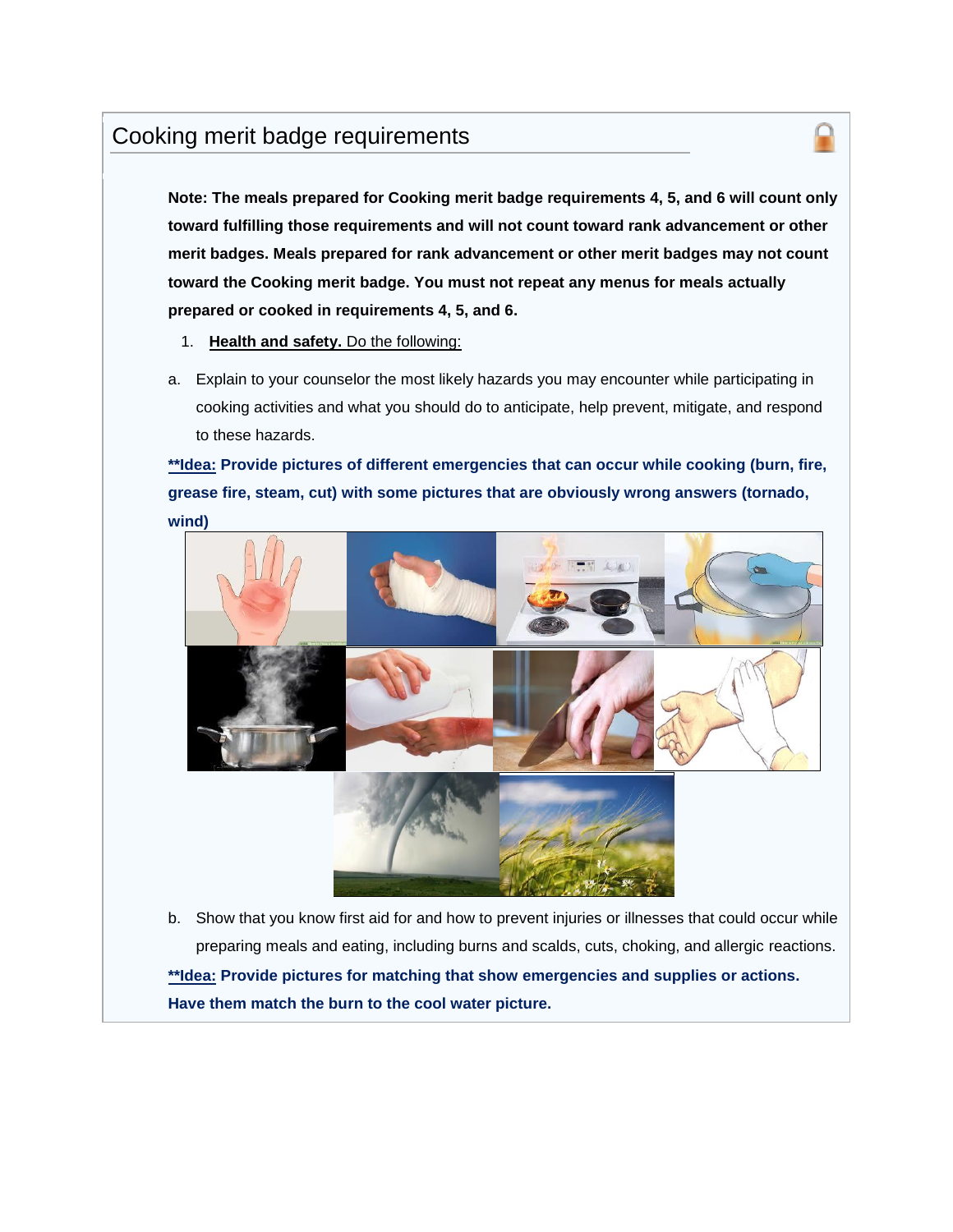



c. Describe how meat, fish, chicken, eggs, dairy products, and fresh vegetables should be stored, transported, and properly prepared for cooking. Explain how to prevent crosscontamination.

**\*\*Idea: Provide a blank sentence strip, picture choices of beef, chicken, fish and vegetables and pictures of 4 buckets of water with bubbles. Put the sequence of cutting beef, wash, cut chicken, wash, etc. Give the Scout a plastic knife to pretend he is cutting the beef, then washing the knife, then cutting the chicken, then wash, etc.**

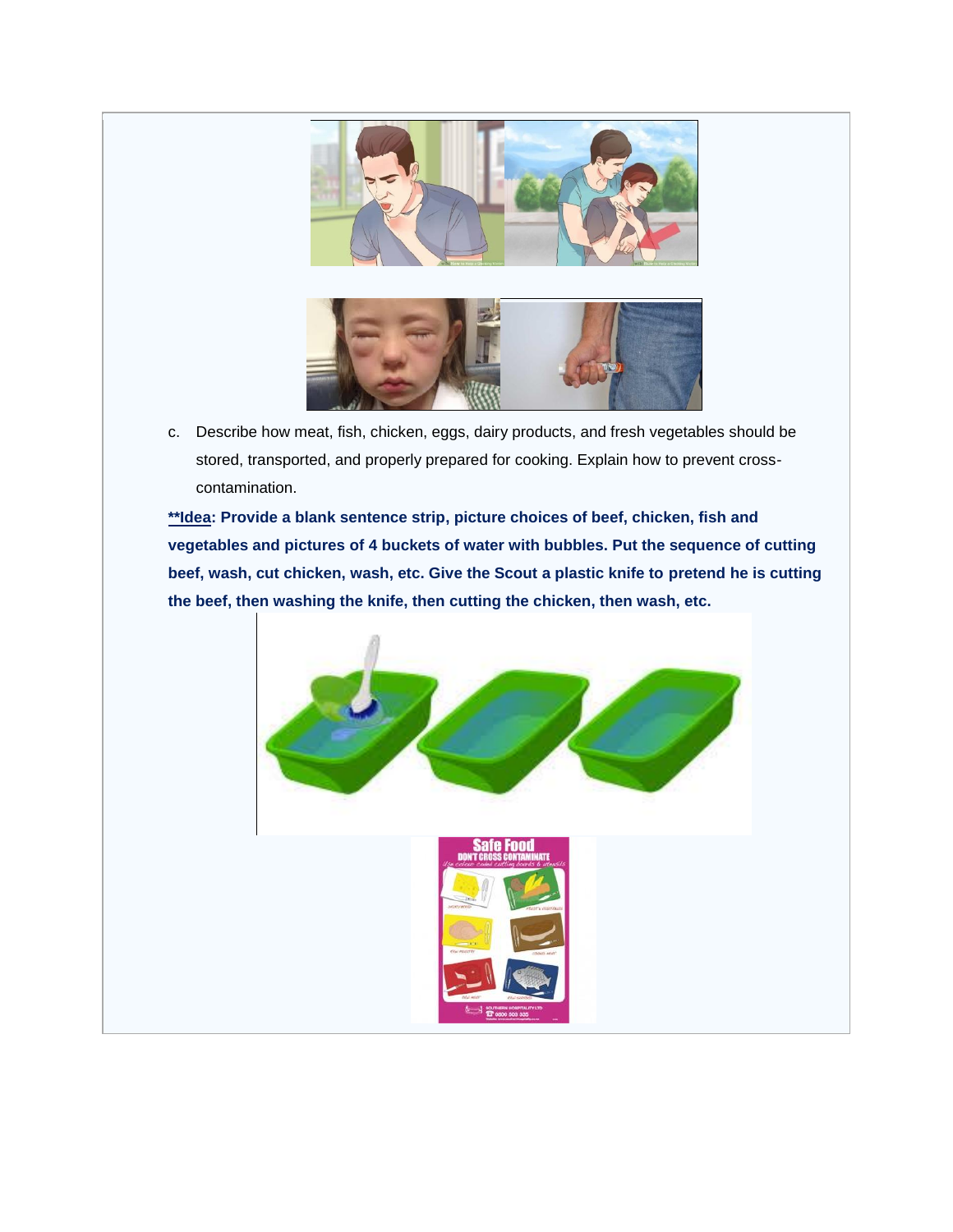

d. Discuss with your counselor food allergies, food intolerance, and food-related illnesses and diseases. Explain why someone who handles or prepares food needs to be aware of these concerns.

**\*\*Idea: Give the Scout 2 pictures with clean hands and bubbles and dirty hands. The Scout matches the other 2 pictures to the hands- happy face and sick-looking face.**



e. Discuss with your counselor why reading food labels is important. Explain how to identify common allergens such as peanuts, tree nuts, milk, eggs, wheat, soy, and shellfish.

**\*\*Idea: Give the Scout snack boxes and have him point to/eye gaze at the allergy label. Talk about how those foods can make people really sick. He then points to a happy face or sad face when asked what happens if they ingest an allergen.**

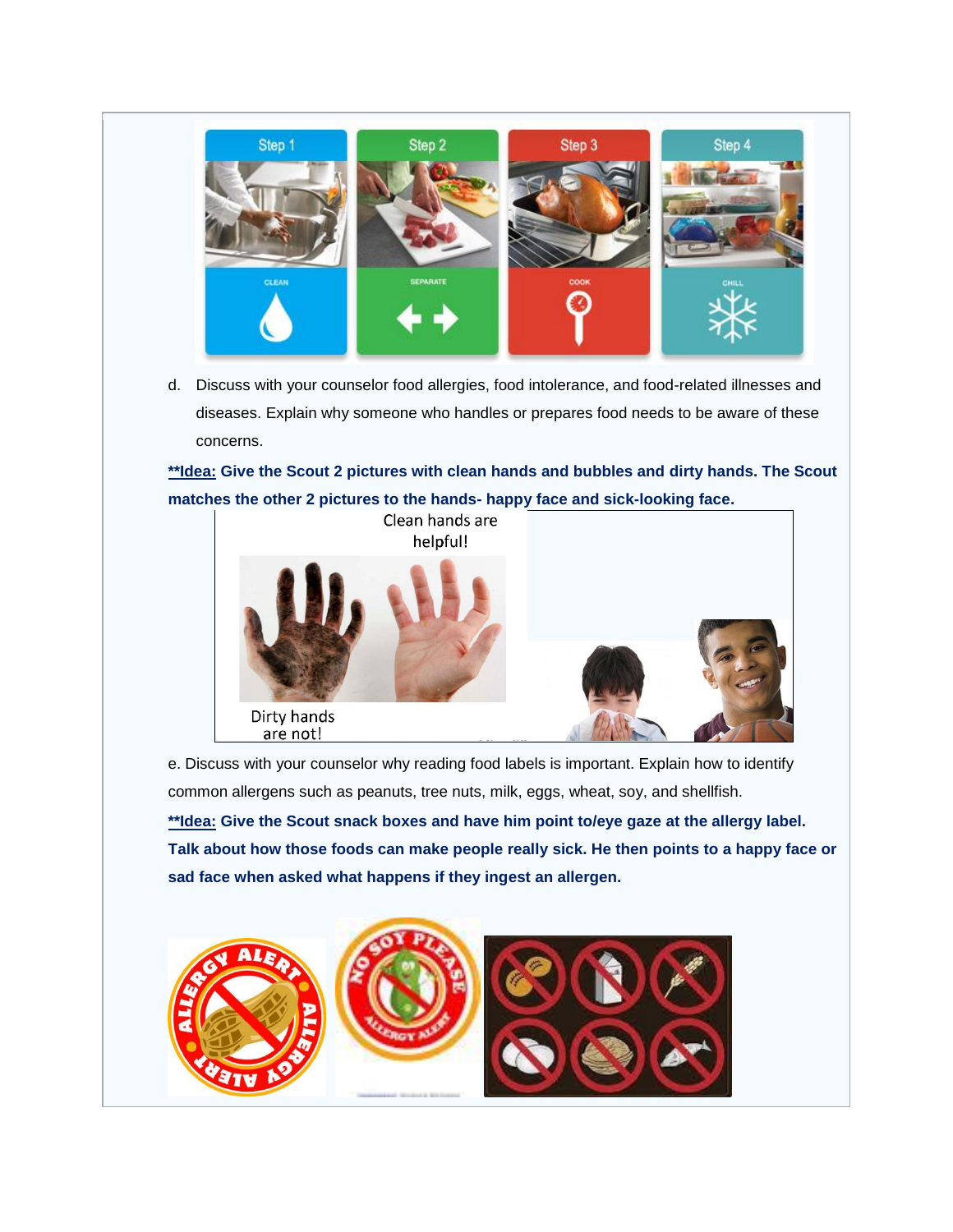### 2. **Nutrition.** Do the following:

a. Using the MyPlate food guide or the current USDA nutrition model,

a) give five examples for EACH of the following food groups,

- b) the recommended number of daily servings,
- c) and the recommended serving size:
- 1. Fruits **(red)**
- 2. Vegetables **(green)**
- 3. Grains **(orange)**
- 4. Proteins **(purple)**
- 5. Dairy **(dark blue)**

**\*\*Idea for a: Using grocery ads, cut out 5 items for each of the food groups. Glue them to the color specific to the food group: apple on red paper, carrot on green paper, etc. Give each Scout a color copy of the MyPlate. Have the Scout sort the pictures into the correct sections of the plate. If the plate is too small, use a piece of construction paper of the 5 colors and sort on the paper. If the Scout is unable to manipulate pictures, you may use plastic food and sort into color bowls or plates.**

**\*\*Idea for b: Make their own strip of the 5 food groups with the color code. For grains have one circle on orange paper representing one serving, vegetables 3 circles on green paper, fruits 2 circles on red paper, dairy 3 circle on dark blue paper, proteins 1 circle on purple paper.** 

**\*\*Idea for c: Cut out shape of a person large enough for all of your circles from 2b to fit in the shape with a food picture matching each circle. Cut extra circles with food pictures. Do they fit in the person or is it too much?** 

b. Explain why you should limit your intake of oils and sugars.

**\*\*Idea: Give the Scout an outline drawing of a person. Take a picture of a small candy bar and a large candy bar. Does the little candy bar fit in a space on the person and not be too much? Does the big candy bar fit? If it does not fit, then it is too much and not good for you. Or give them a small plate and put their meal on in pictures. Give them junk food pictures. Do they fit on the plate?**

c. Determine your daily level of activity and your caloric need based on your activity level. Then, based on the MyPlate food guide, discuss with your counselor an appropriate meal plan for yourself for one day.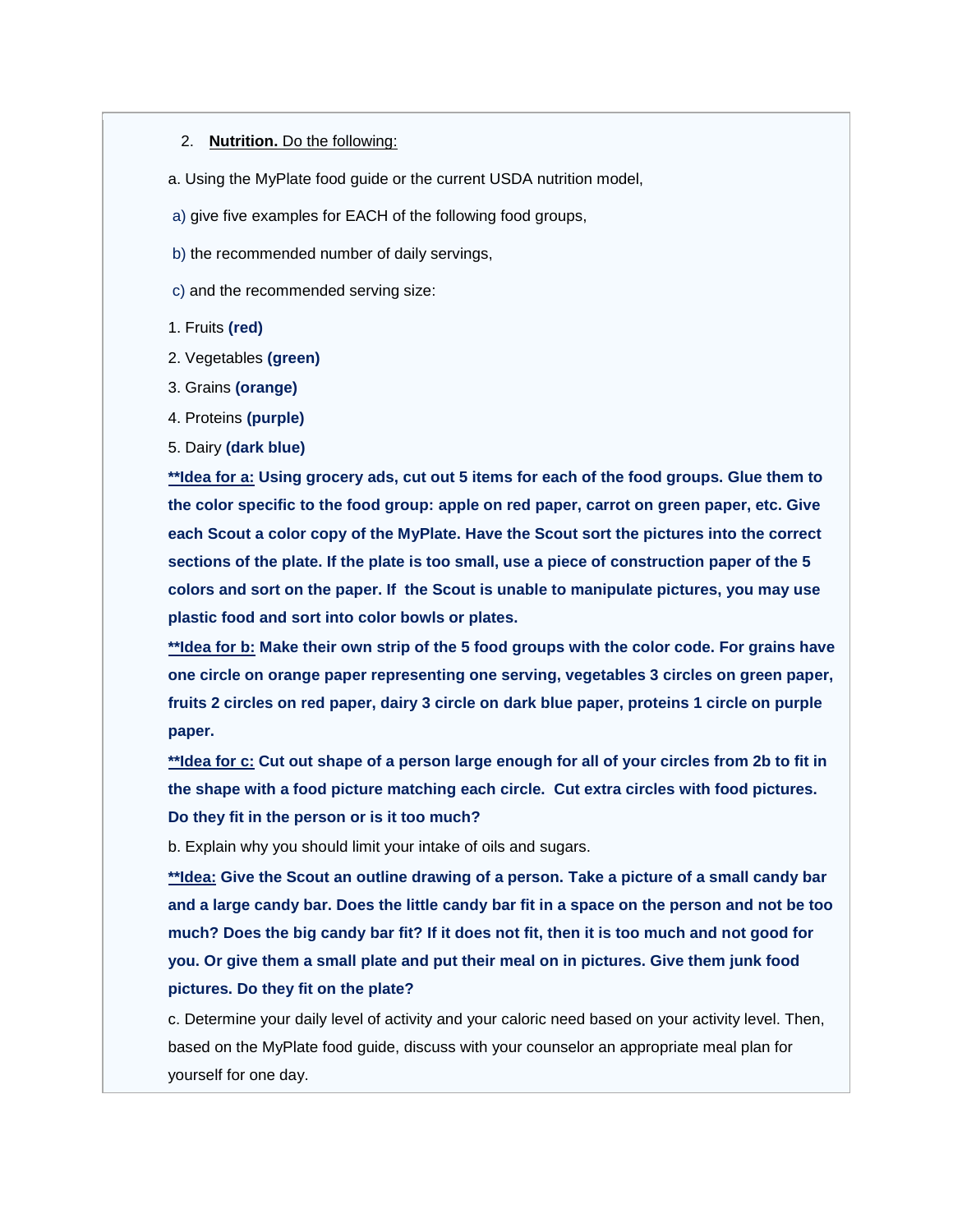**\*\*Idea: (Our model is based on 2000 calories, typical 13-14 year old.)** 

**What do you do for exercise? Show pictures of activities: balls, bike, walking, etc. They can point or tell. How long? Put that in your phone app and show how many calories the Scout burned. Then decide how much they can eat.**

d. Discuss your current eating habits with your counselor and what you can do to eat healthier, based on the MyPlate food guide.

**\*\*Idea: Show pictures of food again with junk food included. Put in 2 columns of happy face/sad face and decide if they are good foods.**

e. Discuss the following food label terms: calorie, fat, saturated fat, trans fat, cholesterol, sodium, carbohydrate, dietary fiber, sugar, protein. Explain how to calculate total carbohydrates and nutritional values for two servings, based on the serving size specified on the label.

**\*\*Idea: Give the Scout a label from 2 snacks: one healthy, one junk. Decide which one is the better choice based on the label. Place on the happy face.**

## 3. **Cooking basics.** Do the following:

a. Discuss EACH of the following cooking methods. For each one, describe the equipment needed, how temperature control is maintained, and name at least one food that can be cooked using that method: baking, boiling, broiling, pan frying, simmering, steaming, microwaving, grilling, foil cooking, and use of a Dutch oven.

**\*\*Idea: go to Google Images and print pictures of the following food items and cooking method. Match the food item to the method of cooking.**

| Foil cooking- hamburger/potatoes/carrots---------------foil over fire                |
|--------------------------------------------------------------------------------------|
|                                                                                      |
| Show a food temperature gauge or temperature fork and demonstrate. Watch when in the |
| correct color if food is cooked.                                                     |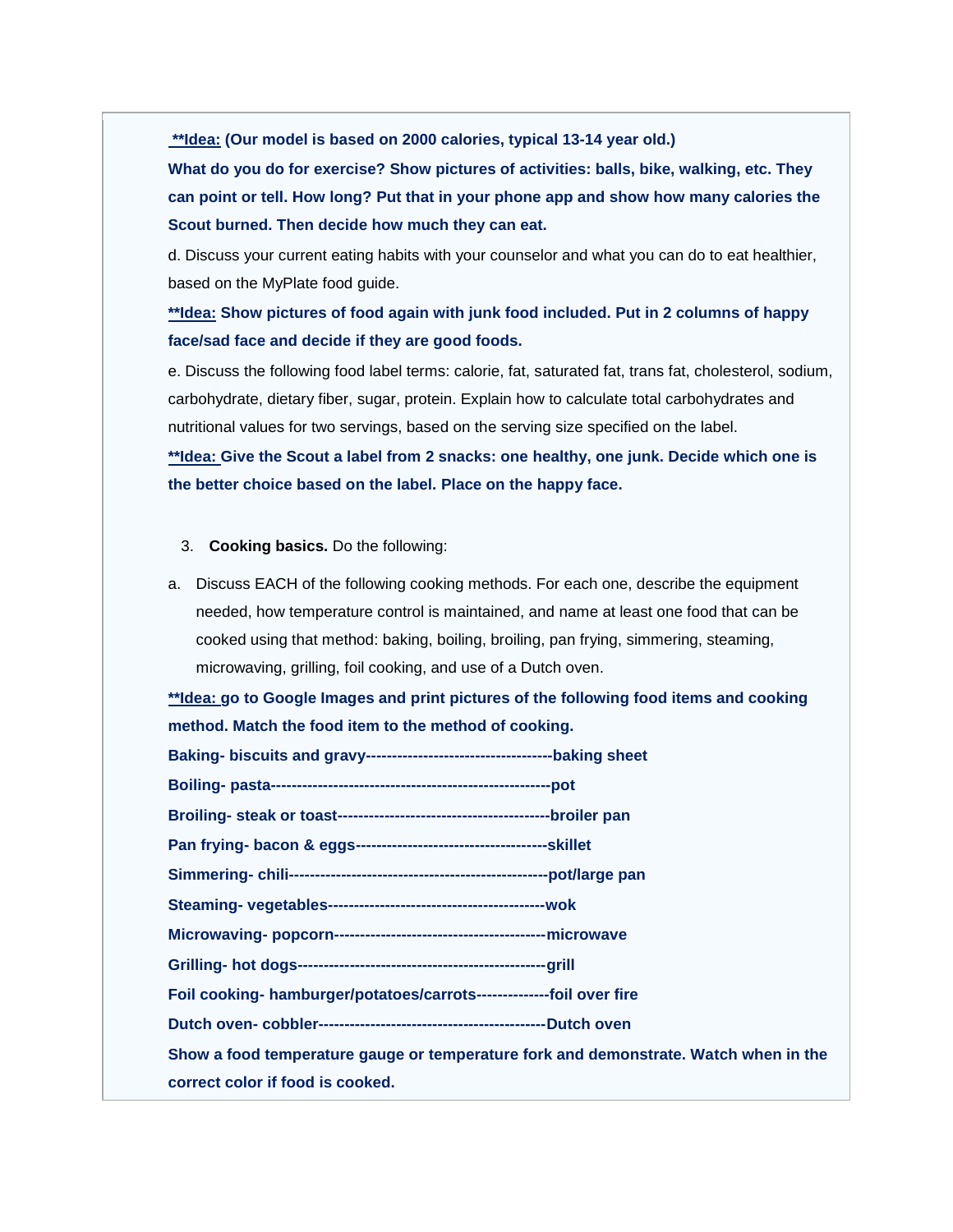

b. Discuss the benefits of using a camp stove on an outing vs. a charcoal or wood fire.

 **\*\*Idea: Have a list of questions and the Scout points to which method (picture of camp stove and picture of wood fire) would be best in that circumstance: raining outside, cold outside, thick meat, etc.** 

c. Describe with your counselor how to manage your time when preparing a meal so components for each course are ready to serve at the same time.

**\*\*Idea: Give the Scout 3 pictures of breakfast items: biscuits, eggs, bacon. Put in sequential order which one you would start cooking with first, second, third.**

4. **Cooking at home.** Using the MyPlate food guide or the current USDA nutrition model, plan a menu for three full days of meals (three breakfasts, three lunches, and three dinners) plus one dessert. Your menu should include enough to feed yourself and at least one adult, keeping in mind any special needs (such as food allergies) and how you kept your foods safe and free from cross-contamination. List the equipment and utensils needed to prepare and serve these meals.

Then do the following:

a. Create a shopping list for your meals showing the amount of food needed to prepare and serve each meal, and the cost for each meal.

**\*\*Idea: Using the grocery pictures, plan 3 meals:** 

**eggs, pancakes, oatmeal;**

**banana, strawberries, cantaloupe;**

**bacon, sausage, ham;** 

**toast, muffin, biscuit.** 

b. Share and discuss your meal plan and shopping list with your counselor.

## **\*\*Idea: Photo shopping list using Google Images**

c. Using at least five of the 10 cooking methods from requirement 3, prepare and serve yourself and at least one adult (parent, family member, guardian, or other responsible adult) one breakfast, one lunch, one dinner, and one dessert from the meals you planned. \*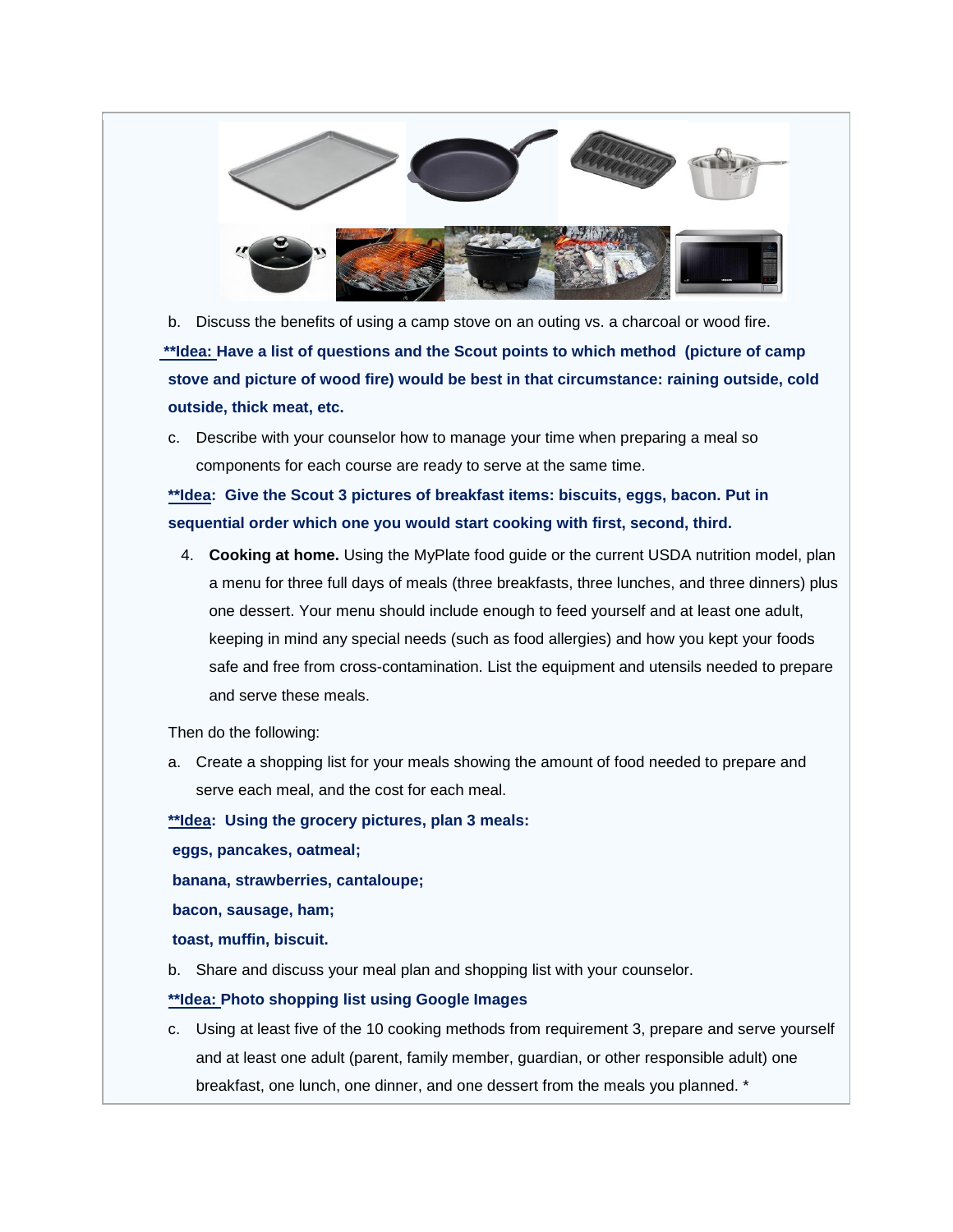**\*\*Idea: Use the myplate.gov plate to plan; use the pictures and pictures of the cooking equipment needed to make the food from #3.**

d. Time your cooking to have each meal ready to serve at the proper time. Have an adult verify the preparation of the meal to your counselor.

**\*\*Idea: Put in sequential order which one you would start cooking with first, second, third.**

e. After each meal, ask a person you served to evaluate the meal on presentation and taste, then evaluate your own meal. Discuss what you learned with your counselor, including any adjustments that could have improved or enhanced your meals. Tell how better planning and preparation help ensure a successful meal.

**\*\*Idea: Make happy/sad faces or thumbs up/thumbs down for each part you ask the Scout on how they did, what they liked, etc.**

- 5. **Camp cooking.** Do the following:
- a. Using the MyPlate food guide or the current USDA nutrition model, plan a menu for your patrol (or a similar size group of up to eight youth, including you) for a camping trip. Your menu should include enough food for each person, keeping in mind any special needs (such as food allergies) and how you keep your foods safe and free from cross-contamination. These five meals must include at least one breakfast, one lunch, one dinner, AND at least one snack OR one dessert. List the equipment and utensils needed to prepare and serve these meals.

#### **\*\*Idea: Repeat #4 method**

b. Create a shopping list for your meals showing the amount of food needed to prepare and serve each meal, and the cost for each meal.

c. Share and discuss your meal plan and shopping list with your counselor.

d. In the outdoors, using your menu plan for this requirement, cook two of the five meals you planned using either a lightweight stove or a low-impact fire. Use a different cooking method from requirement 3 for each meal. You must also cook a third meal using either a Dutch oven OR a foil pack OR kabobs. Serve all of these meals to your patrol or a group of youth. \*\*

e. In the outdoors, prepare a dessert OR a snack and serve it to your patrol or a group of youth.\*\* f. After each meal, have those you served evaluate the meal on presentation and taste, and then evaluate your own meal. Discuss what you learned with your counselor, including any adjustments that could have improved or enhanced your meals. Tell how planning and preparation help ensure successful outdoor cooking.

g. Explain to your counselor how you cleaned the equipment, utensils, and the cooking site thoroughly after each meal. Explain how you properly disposed of dishwater and of all garbage.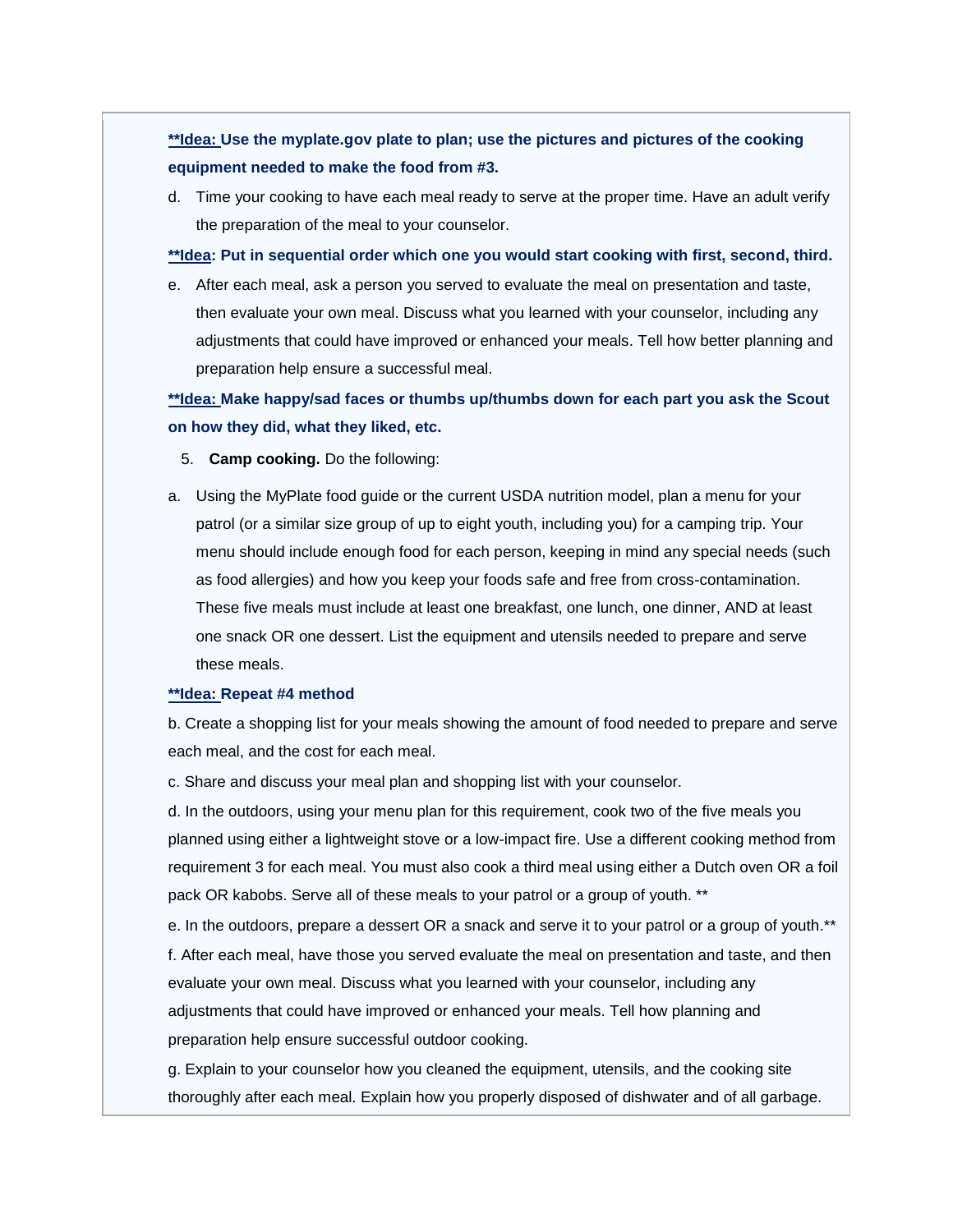#### **\*\*Idea: Show the 3 pot method of cleaning.**

h. Discuss how you followed the Outdoor Code and no-trace principles when preparing your meals.

**\*\*Idea: Put the pictures in order for the Outdoor Code.**



#### 6. **Trail and backpacking meals.** Do the following:

a. Using the MyPlate food guide or the current USDA nutrition model, plan a menu for trail hiking or backpacking that includes one breakfast, one lunch, one dinner, and one snack. These meals must not require refrigeration and are to be consumed by three to five people (including you). Be sure to keep in mind any special needs (such as food allergies) and how you will keep your foods safe and free from cross-contamination. List the equipment and utensils needed to prepare and serve these meals.

b. Create a shopping list for your meals, showing the amount of food needed to prepare and serve each meal, and the cost for each meal.

c. Share and discuss your meal plan and shopping list with your counselor. Your plan must include how to repackage foods for your hike or backpacking trip to eliminate as much bulk, weight, and garbage as possible.

d. While on a trail hike or backpacking trip, prepare and serve two meals and a snack from the menu planned for this requirement. At least one of those meals must be cooked over a fire, or an approved trail stove (with proper supervision).\*\*

e. After each meal, have those you served evaluate the meal on presentation and taste, then evaluate your own meal. Discuss what you learned with your counselor, including any adjustments that could have improved or enhanced your meals. Tell how planning and preparation help ensure successful trail hiking or backpacking meals.

f. Discuss how you followed the Outdoor Code and no-trace principles during your outing. Explain to your counselor how you cleaned any equipment, utensils, and the cooking site after each meal.